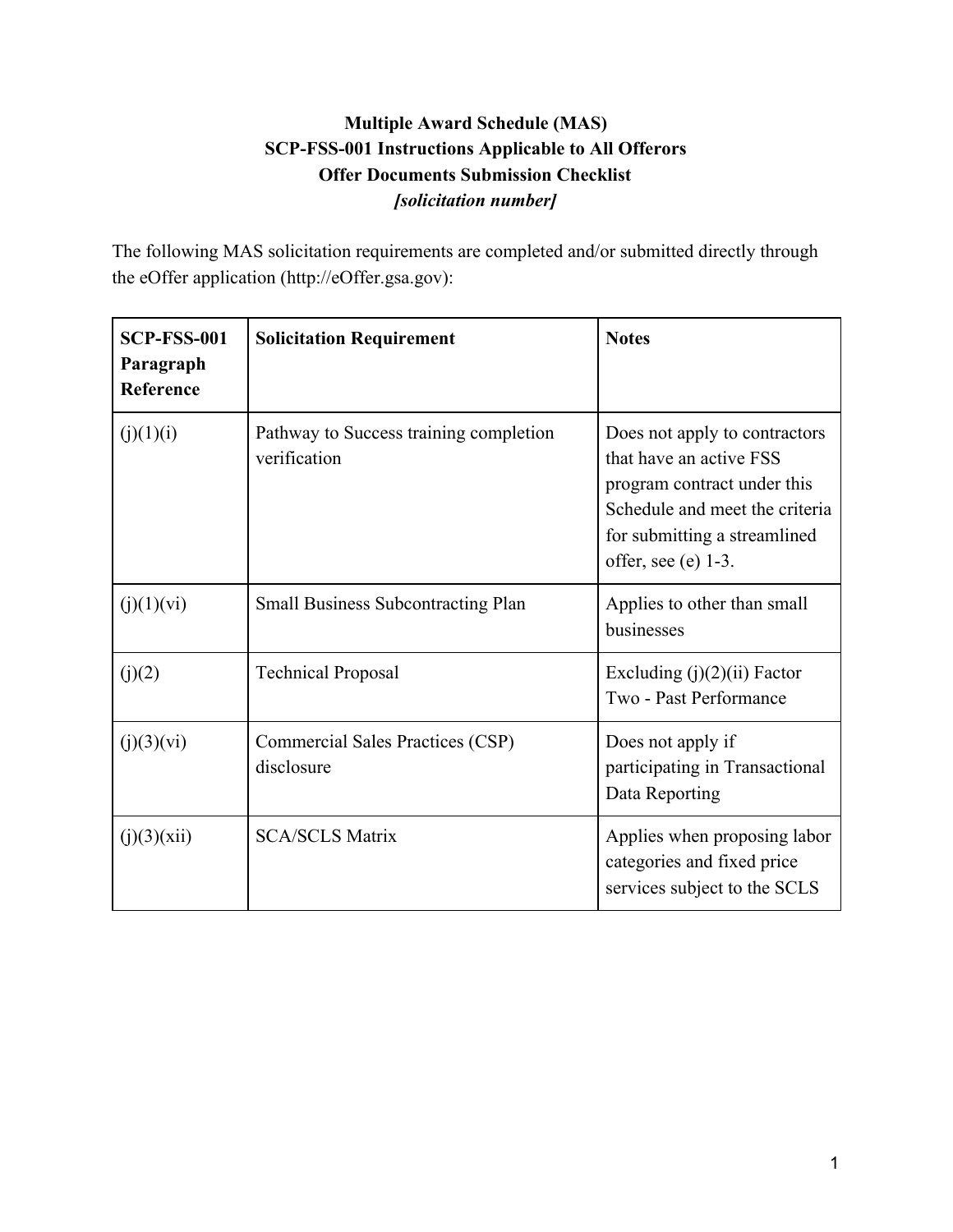| <b>SCP-FSS-001</b><br>Paragraph<br>Reference | <b>Solicitation Requirement</b>                                                                                                                       | <b>Notes</b>                                                                                                                                                                                              |
|----------------------------------------------|-------------------------------------------------------------------------------------------------------------------------------------------------------|-----------------------------------------------------------------------------------------------------------------------------------------------------------------------------------------------------------|
| (j)(1)(ii)                                   | Readiness Assessment for Prospective<br>Offerors                                                                                                      | Does not apply to contractors<br>that have an active FSS<br>program contract under this<br>Schedule and meet the criteria<br>for submitting a streamlined<br>offer, see SCP-FSS-001<br>paragraph (e) 1-3. |
| (j)(1)(v)                                    | <b>Financial Statements</b>                                                                                                                           | Does not apply to contractors<br>that have an active FSS<br>program contract under this<br>Schedule and meet the criteria<br>for submitting a streamlined<br>offer, see SCP-FSS-001<br>paragraph (e) 1-3. |
| (j)(1)(viii)                                 | <b>Agent Authorization Letter</b>                                                                                                                     | If applicable                                                                                                                                                                                             |
| (j)(1)(xi)                                   | Letter of Commitment/Supply                                                                                                                           | If applicable and proposing<br>products                                                                                                                                                                   |
| (j)(1)(xy)                                   | Sample packaging labels marked in<br>accordance with the FED-STD-123 and<br>MIL-STD-129 editions in effect as of the<br>date of solicitation issuance | If applicable and proposing<br>products                                                                                                                                                                   |
| (j)(2)(ii)                                   | Past Performance Information<br>(Method B or C)                                                                                                       | Optional for contractors that<br>have an active FSS program<br>contract under this Schedule<br>and meet the criteria for<br>submitting a streamlined                                                      |

All offerors must complete and upload the following documents to the eOffer application (http://eOffer.gsa.gov):